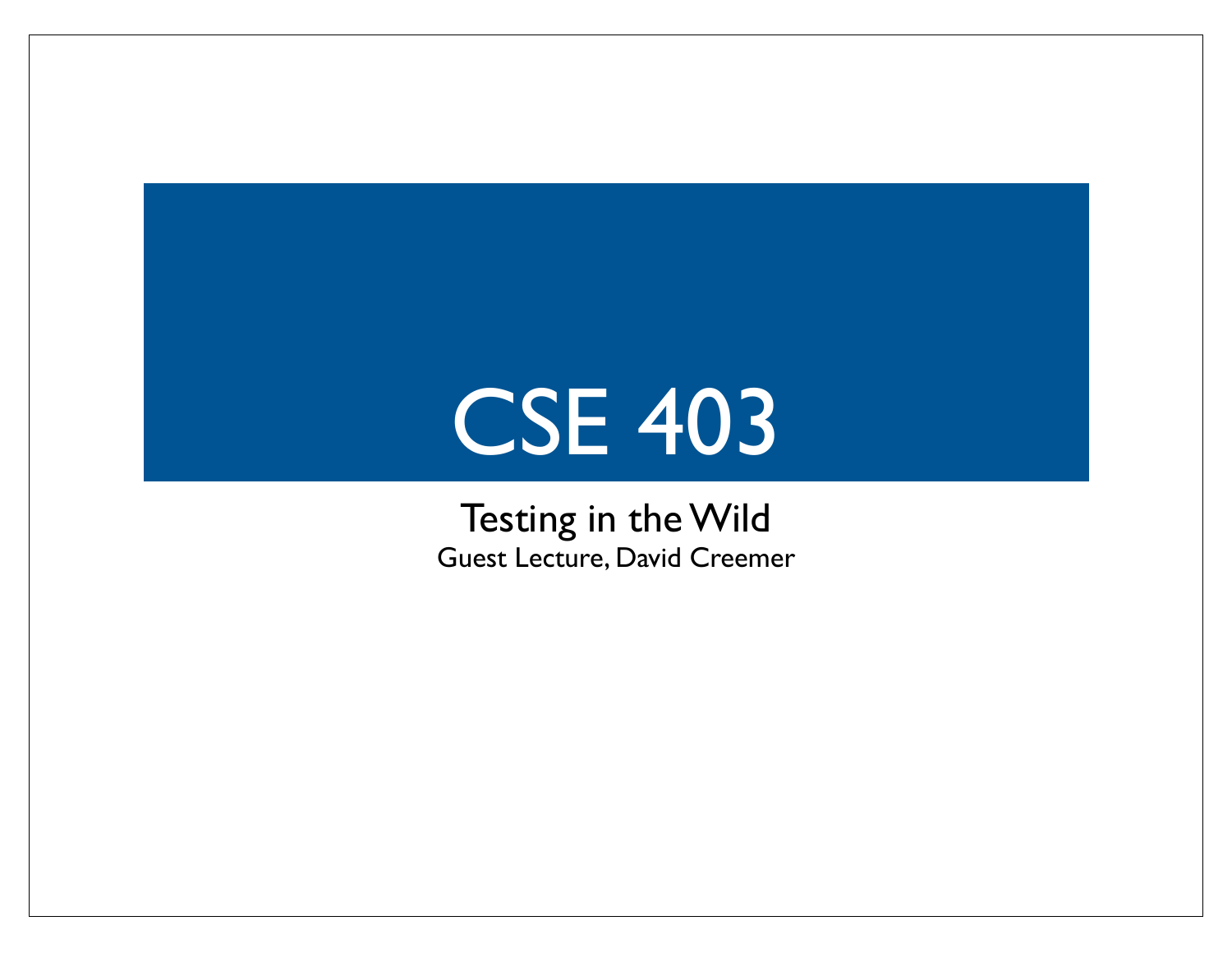### Announcements

- Rev of requirements and architecture to be reviewed this week. Don't forget the metric requirement (10/22)
- Post schedule and "prototype" write up to dropbox also due tonight
- Presentations on Wednesday, 10/24
- Midterm on Monday 10/29. Closed book, closed notes, no electronic devices. Bring a pencil
- This week: You are executing the first development cycle of your project!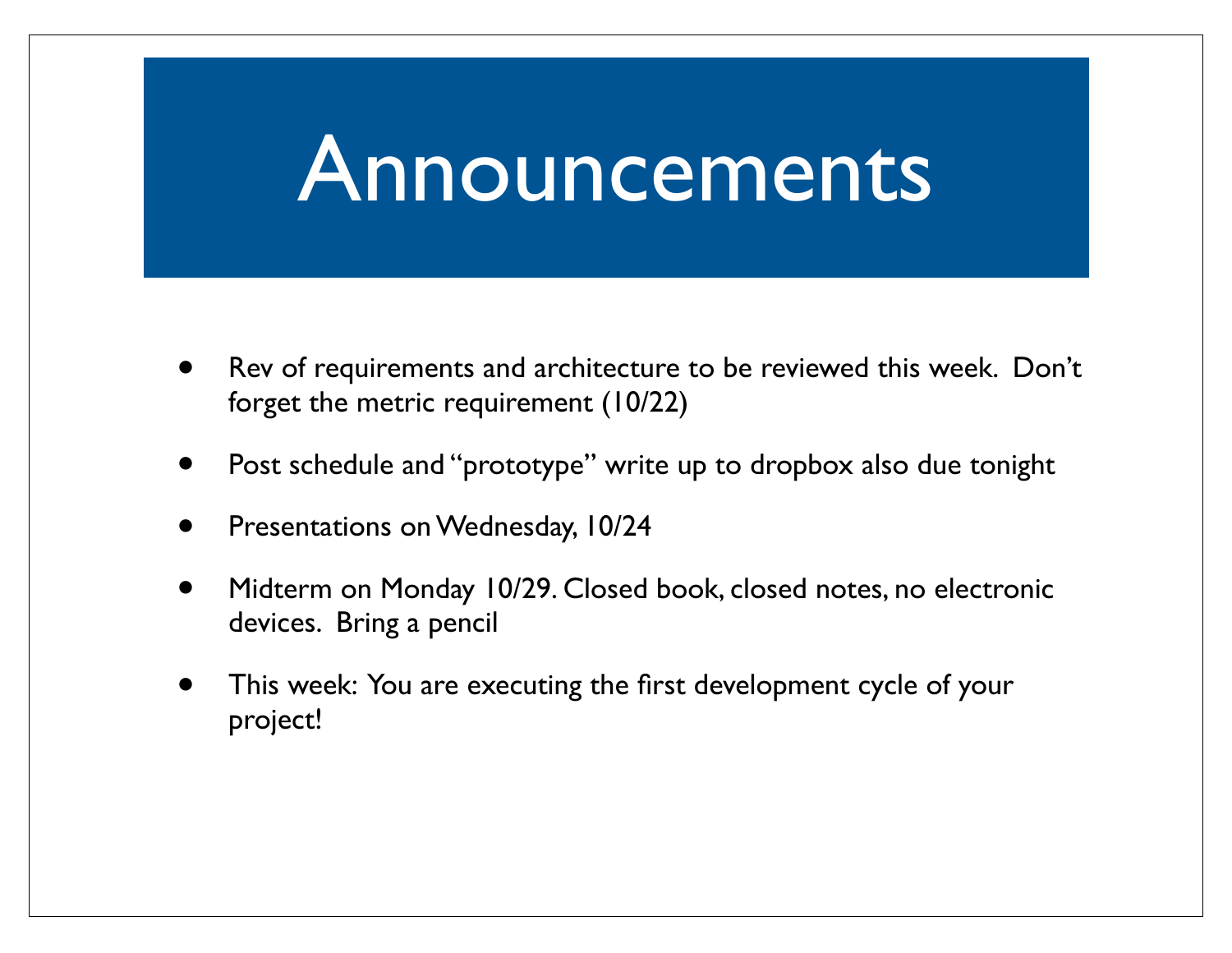## Presentation format

- 1 minute Elevator pitch: at least the1 sentence summary and your metric
- 1 minute Organization: what, names, roles, why (a picture would be good)
- 1 minute Technology choices/Architecture: what, why, potential alternatives
- 1 minute Process: what and why
- 1 minute Milestone/Proposed schedule (what you propose to deliver at 11/5, 11/19, 12/3)

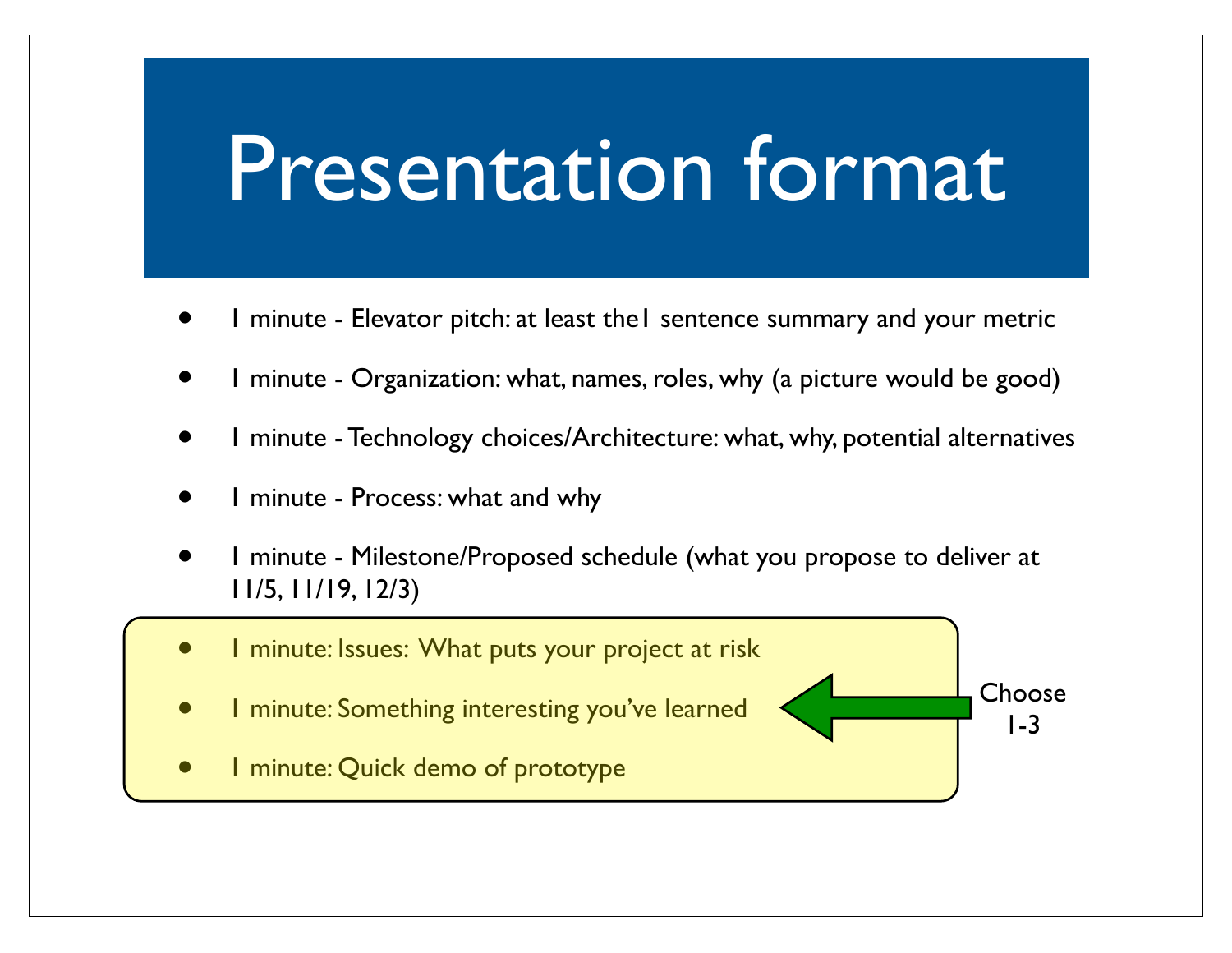

topix





#### **Startups...Seattle...You?**

Monday, October 22, 2012 6:00PM Room: EEB125

Ever consider working for startup? Find out what it's like.

Come for the food, drink, and prizes.



Founder's Co-op.



**Elwibi:data** 

**Flipboard** 

 **Hear first hand from successful leaders of the startup world.** 

Questions? Contact yamamoto@cs.washington.edu